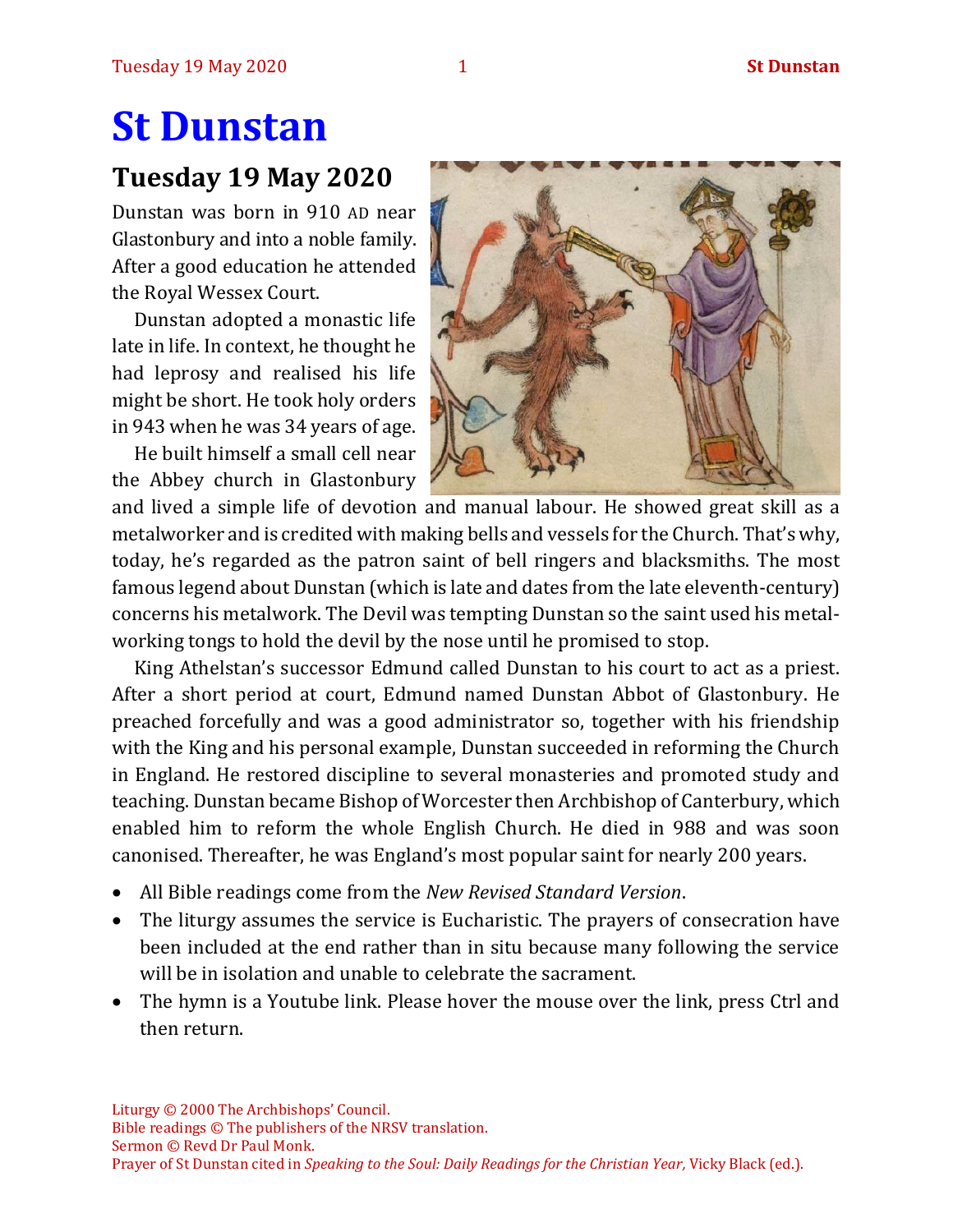HYMN **[He who would valiant be](https://www.youtube.com/watch?v=EiSxSZ0s0AQ)** (please click on this link to hear the hymn)

## **The welcome**

In the name of the Father, and of the Son, and of the Holy Spirit

All **Amen.**

The Lord be with you

All **And also with you.**

## **The Preparation**

All **Almighty God, to whom all hearts are open, all desires known, and from whom no secrets are hidden: cleanse the thoughts of our hearts by the inspiration of your Holy Spirit, that we may perfectly love you, and worthily magnify your holy name; through Christ our Lord. Amen.**

Our Lord Jesus Christ said:

The first commandment is this: 'Hear, O Israel, the Lord our God is the only Lord. You shall love the Lord your God with all your heart, with all your soul, with all your mind, and with all your strength.'

And the second is this: 'Love your neighbour as yourself.'

There is no other commandment greater than these.

On these two commandments hang all the law and the prophets.

#### All **Amen. Lord, have mercy.**

Christ calls us to share the heavenly banquet of his love with all the saints in earth and heaven. Therefore, knowing our unworthiness and sin, let us confess our sins in penitence and faith, firmly resolved to keep God's commandments and to live in love and peace with all.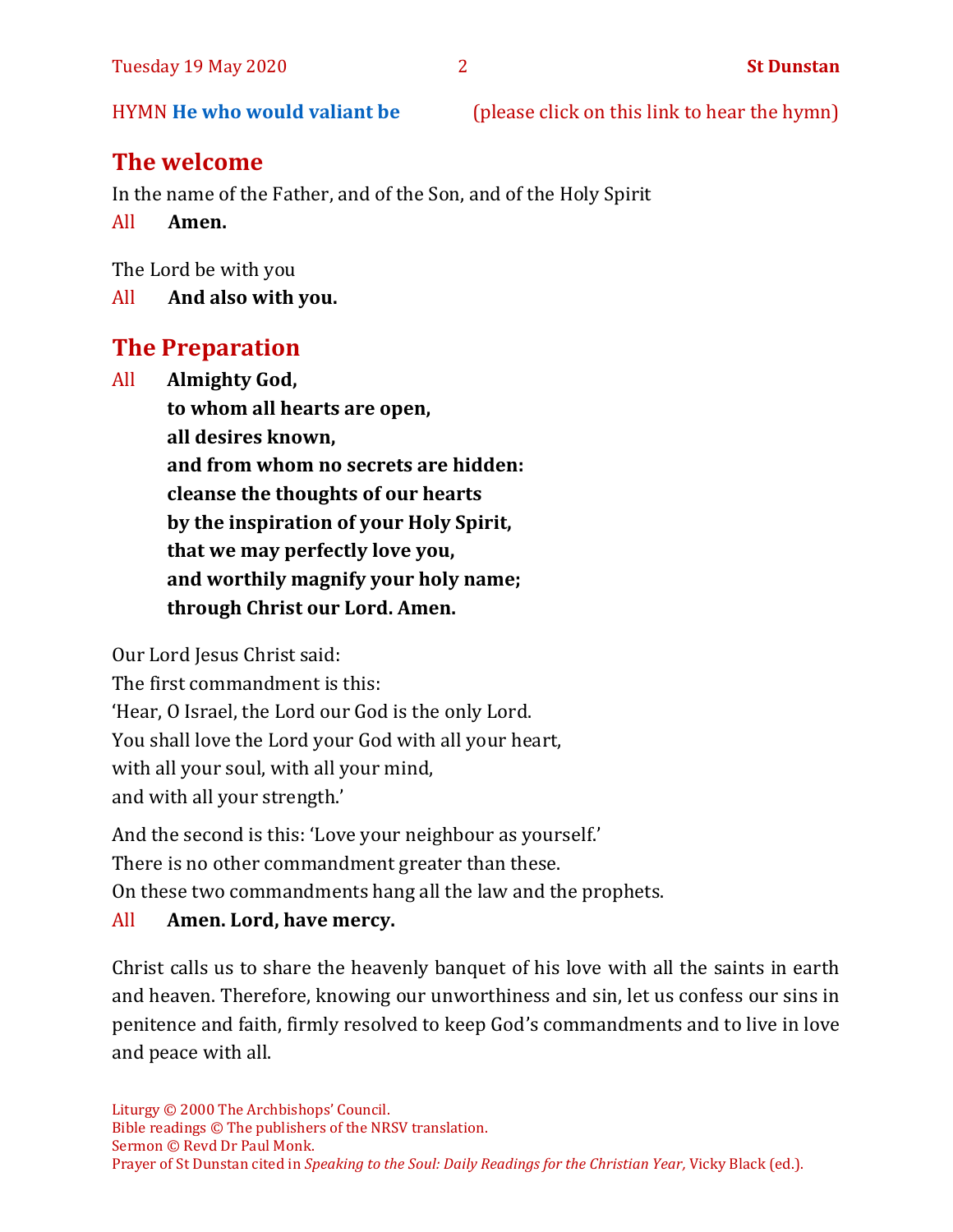All **Almighty God, our heavenly Father, we have sinned against you and against our neighbour in thought and word and deed, through negligence, through weakness, through our own deliberate fault. We are truly sorry and repent of all our sins. For the sake of your Son Jesus Christ, who died for us, forgive us all that is past and grant that we may serve you in newness of life to the glory of your name. Amen.**

Almighty God, who forgives all who truly repent, have mercy upon you, pardon and deliver you from all your sins, confirm and strengthen you in all goodness, and keep you in life eternal; through Jesus Christ our Lord. All **Amen.**

## **The Gloria**

This version of the Gloria is sung to the tune of 'Cwm Rhondda'. Click **[here](https://www.youtube.com/watch?v=BtGhnEwY74E)** for the tune.

All **Glory be to God in Heaven, Songs of joy and peace we bring, Thankful hearts and voices raising, To creation's Lord we sing. Lord we thank you, Lord we praise you, Glory be to God our King: Glory be to God our King.**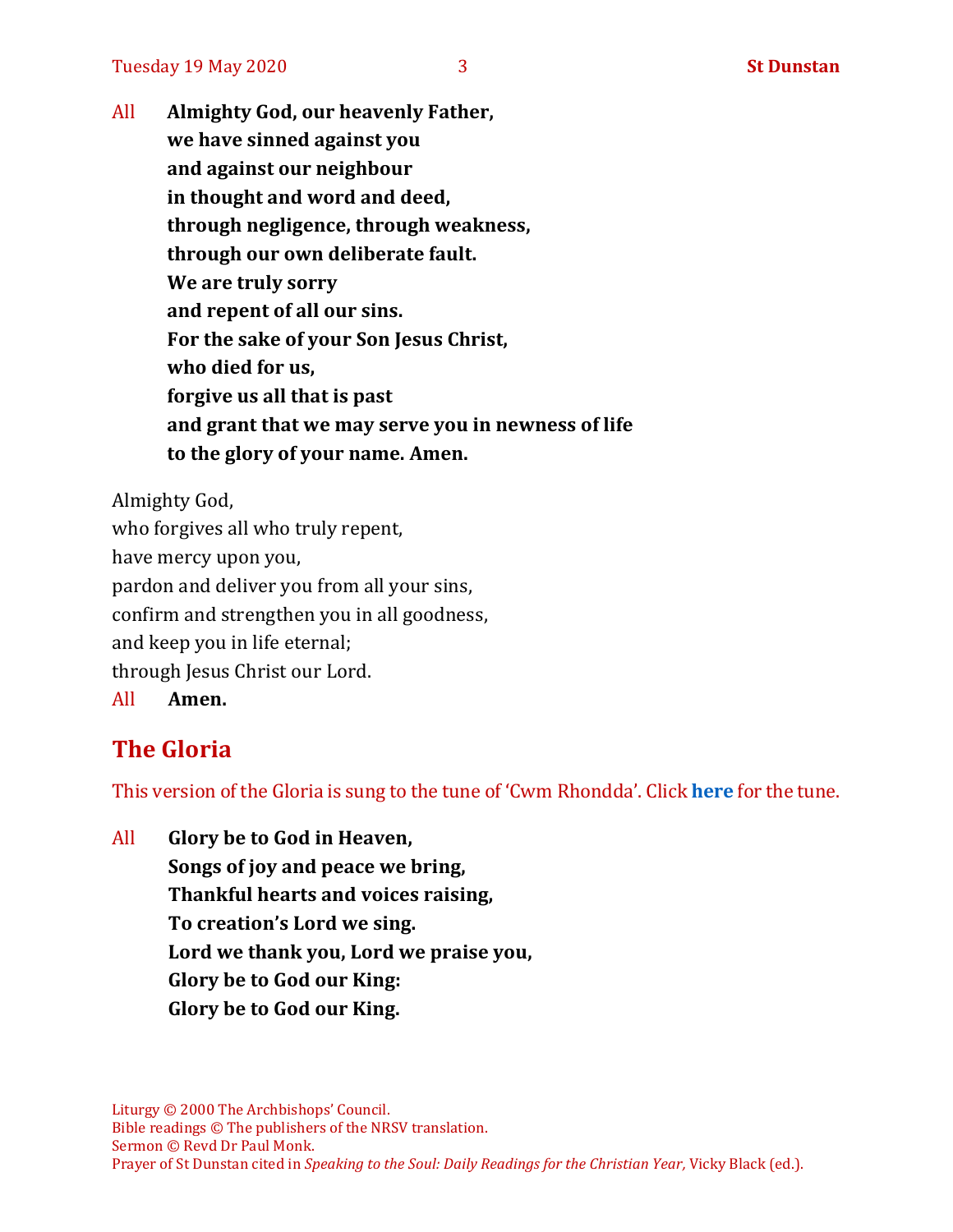**Lamb of God, who on our shoulders, Bore the load of this world's sin; Only Son of God the Father, You have brought us peace within. Lord, have mercy, Christ have mercy, Now your glorious reign begin: Now your glorious reign begin.**

**You O Son of God are Holy, You we praise with one accord. None in heav'n or earth is like you, Only you are Christ the Lord. With the Father and the Spirit, Ever worshipped and adored: Ever worshipped and adored.**

## **The Collect for St Dunstan**

Almighty God, who raised up Dunstan to be a true shepherd of the flock, a restorer of monastic life and a faithful counsellor to those in authority: give to all pastors the same gifts of your Holy Spirit that they may be true servants of Christ and of all his people; through Jesus Christ your Son our Lord, who is alive and reigns with you, in the unity of the Holy Spirit, one God, now and for ever. All **Amen.**

## **First reading**

A reading from the Book of Moses called Exodus

The Lord spoke to Moses: See, I have called by name Bezalel son of Uri son of Hur, of the tribe of Judah: and I have filled him with divine spirit, with ability, intelligence,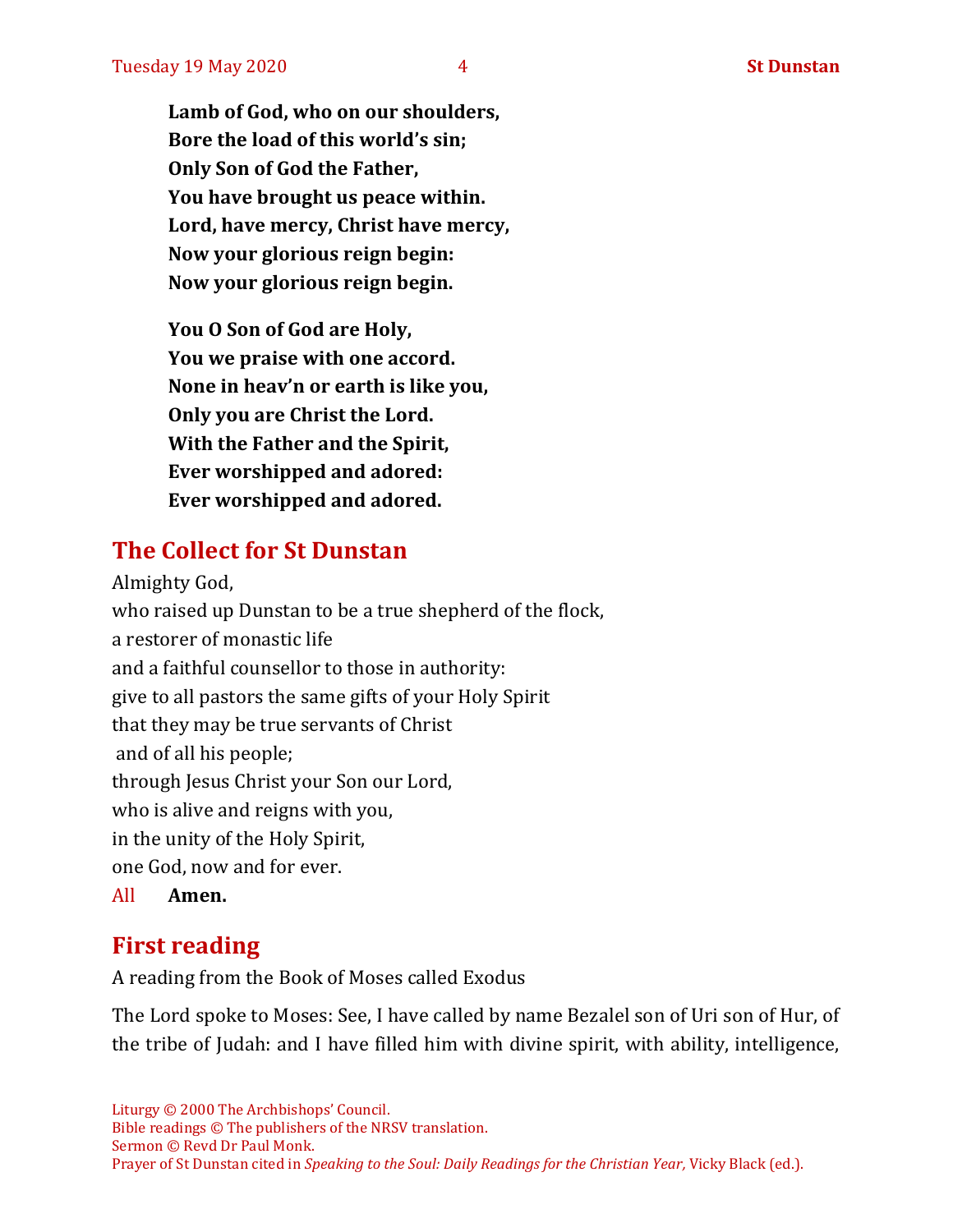and knowledge in every kind of craft, to devise artistic designs, to work in gold, silver, and bronze, in cutting stones for setting, and in carving wood, in every kind of craft. *Exodus 31:1–5*

This is the Word of the Lord

All **Thanks be to God.**

## **Second reading**

A reading from St Paul's Second Letter to the Corinthians

We know that if the earthly tent we live in is destroyed, we have a building from God, a house not made with hands, eternal in the heavens. For in this tent we groan, longing to be clothed with our heavenly dwelling—if indeed, when we have taken it off we will not be found naked. For while we are still in this tent, we groan under our burden, because we wish not to be unclothed but to be further clothed, so that what is mortal may be swallowed up by life. He who has prepared us for this very thing is God, who has given us the Spirit as a guarantee.

So we are always confident; even though we know that while we are at home in the body we are away from the Lord—for we walk by faith, not by sight. Yes, we do have confidence, and we would rather be away from the body and at home with the Lord. So whether we are at home or away, we make it our aim to please him. For all of us must appear before the judgement seat of Christ, so that each may receive recompense for what has been done in the body, whether good or evil. *2 Corinthians 5:1–10*

This is the Word of the Lord

All **Thanks be to God.**

## **Gospel reading**

Hear the Gospel of our Lord Jesus Christ according to Matthew

#### All **Glory to you O Lord.**

Jesus said to his disciples, 'Keep awake therefore, for you do not know on what day your Lord is coming. But understand this: if the owner of the house had known in what part of the night the thief was coming, he would have stayed awake and would not have let his house be broken into. You also must be ready, therefore, for the Son of Man is coming at an unexpected hour.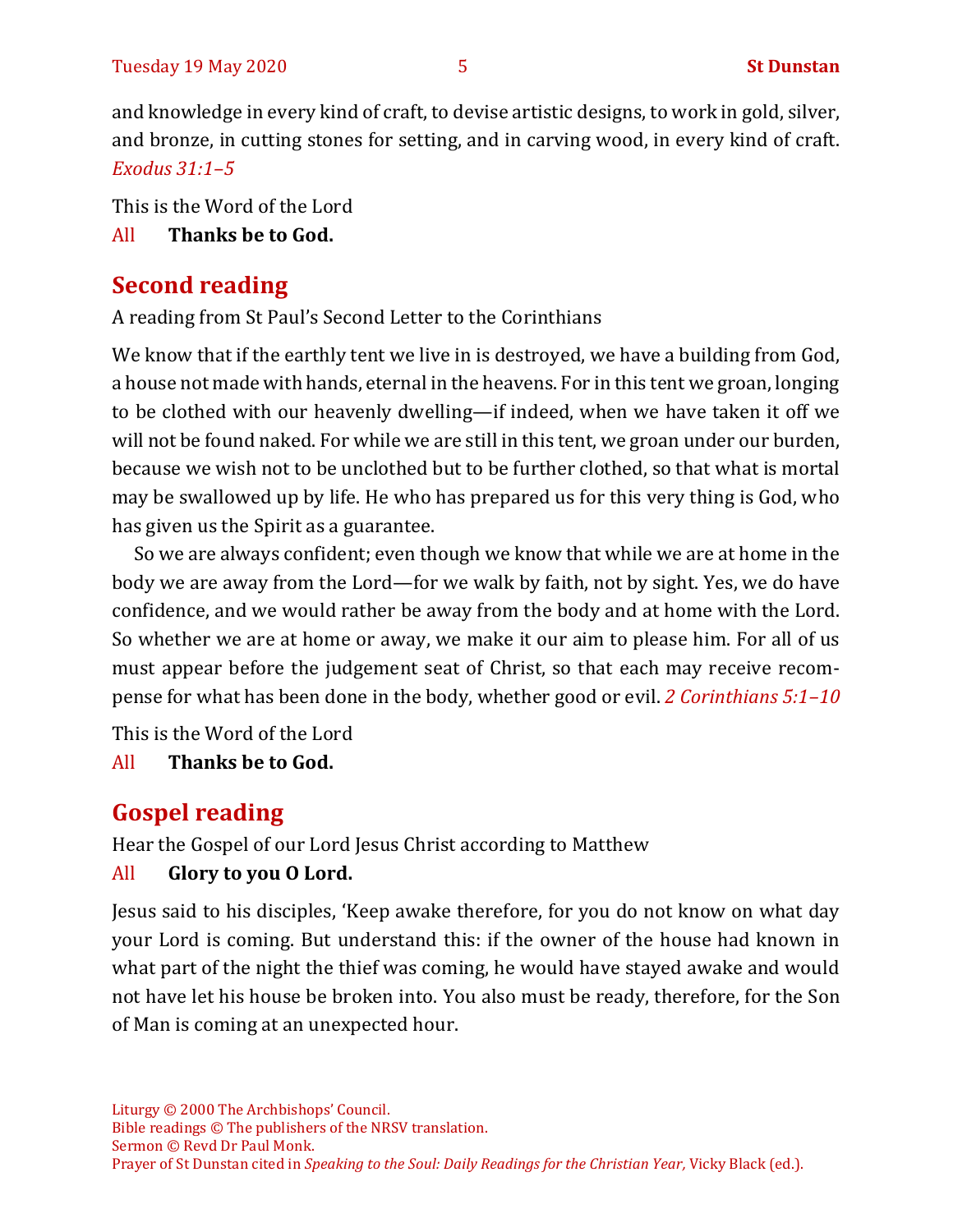'Who then is the faithful and wise servant, whom his master has put in charge of his household, to give the other servants their allowance of food at the proper time? Blessèd is that servant whom his master will find at work when he arrives.'

#### *Matthew 24:42–46*

This is the Gospel of the Lord

#### All **Praise to you O Christ.**

#### **Sermon**

Taken together, these three readings talk about being the right person in the right place at the right time. They therefore kickstart a discussion about vocation. Dunstan's vocation was to be Abbot of Glastonbury, Bishop of Worcester then Archbishop of Canterbury. It's because he followed his vocation that we still thank God for him today.

The word *vocation* comes from an old French word that means 'to call'. We get words like 'vocal' from the same root. From within a Christian context, we truly follow a vocation when we hear the call of God in our lives … and obey.

The idea of a Christian vocation goes something like this. God wants us to serve Him to the uttermost. God can work through us in proportion that we live Godly lives. To ensure our lives are indeed Godly, He equips us by giving us His Holy Spirit. We receive the Holy Spirit at baptism and further enable the Spirit's action through all the usual Christian graces of prayer and meditation, charity and obedience, and the sacraments. That way we're better equipped to actually hear when the Spirit calls us.

As we listen to the Spirit in our soul, the Spirit directs us to the people, places and tasks that God wants. It's tempting to think that God programmes us in the sense of turning us into a computer-driven machine. But a disciple is never robotic or mindless. Even if we listen intently, we still have free will: we have choices in terms of if we obey and how. God *is* love (1 John 4:16) and love could not operate otherwise.

As we try to live out our Christian vocation we operate in the times and places where love intersects with action. We therefore anticipate the Holy Spirit prompting us to love as Jesus would love but in the places God has chosen for *our* love to operate. It's tempting here to remember the saying of St John of the Cross, 'Where there is no love, put love—and you will find love.' Viewed in these ways, our vocation is to love as Jesus loved us. The New Commandment becomes simply a way of telling us who God wants us to be. He wants us to be people of love.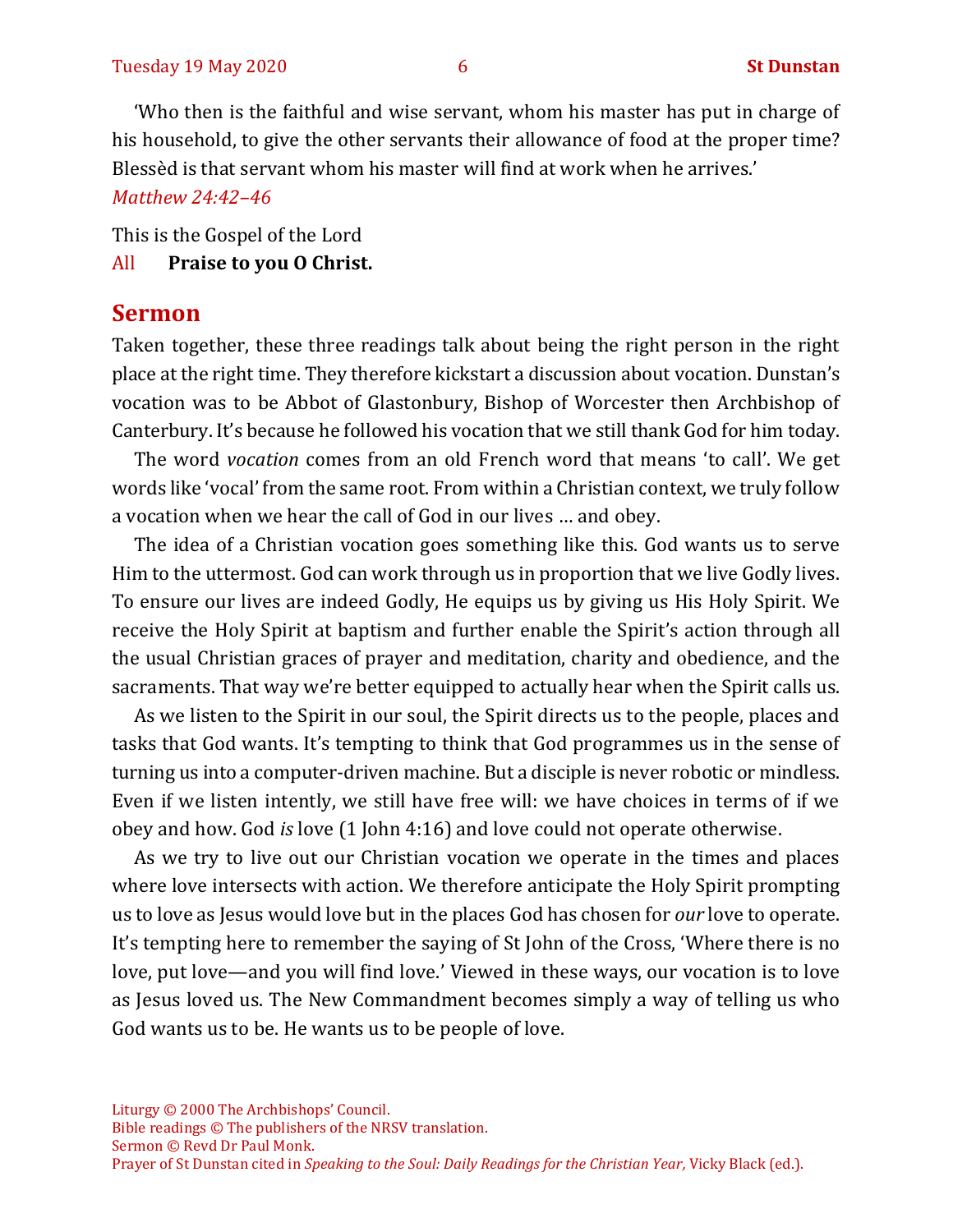This can sound quite theoretical. It isn't. It's simply saying the vocation of every sincere Christian is to love as Jesus did.

## **Prayers of intercession**

- O Lord; O King, resplendent on the citadel of heaven, all hail continually; and of your clemency upon your people still have mercy.
- O Christ, enthroned as king above, whom the nine orders of angels in their beauty praise without ceasing, upon us, your servants, ever have mercy.
- O Christ, hymned by your one and only Church throughout the world, to whom the sun, and moon, and stars, the land and sea, ever do service, have mercy.
- O Christ, those holy ones, the heirs of the eternal country, one and all with utter joy proclaim you in a most worthy strain: have mercy upon us.
- O Lord, O gentle son of Mary free; O King of kings, blessèd redeemer; upon those who have been ransomed from the power of death, by your own blood, ever have mercy.

O sun of righteousness, in all unclouded glory, supreme dispenser of justice, in that great day when you strictly judge all nations, we earnestly beseech you, upon this your people, who here stand before your presence, in your pity, Lord, then have mercy on us. *Prayer of St Dunstan*

Merciful Father,

All **accept these prayers for the sake of your Son, our Saviour Jesus Christ. Amen.**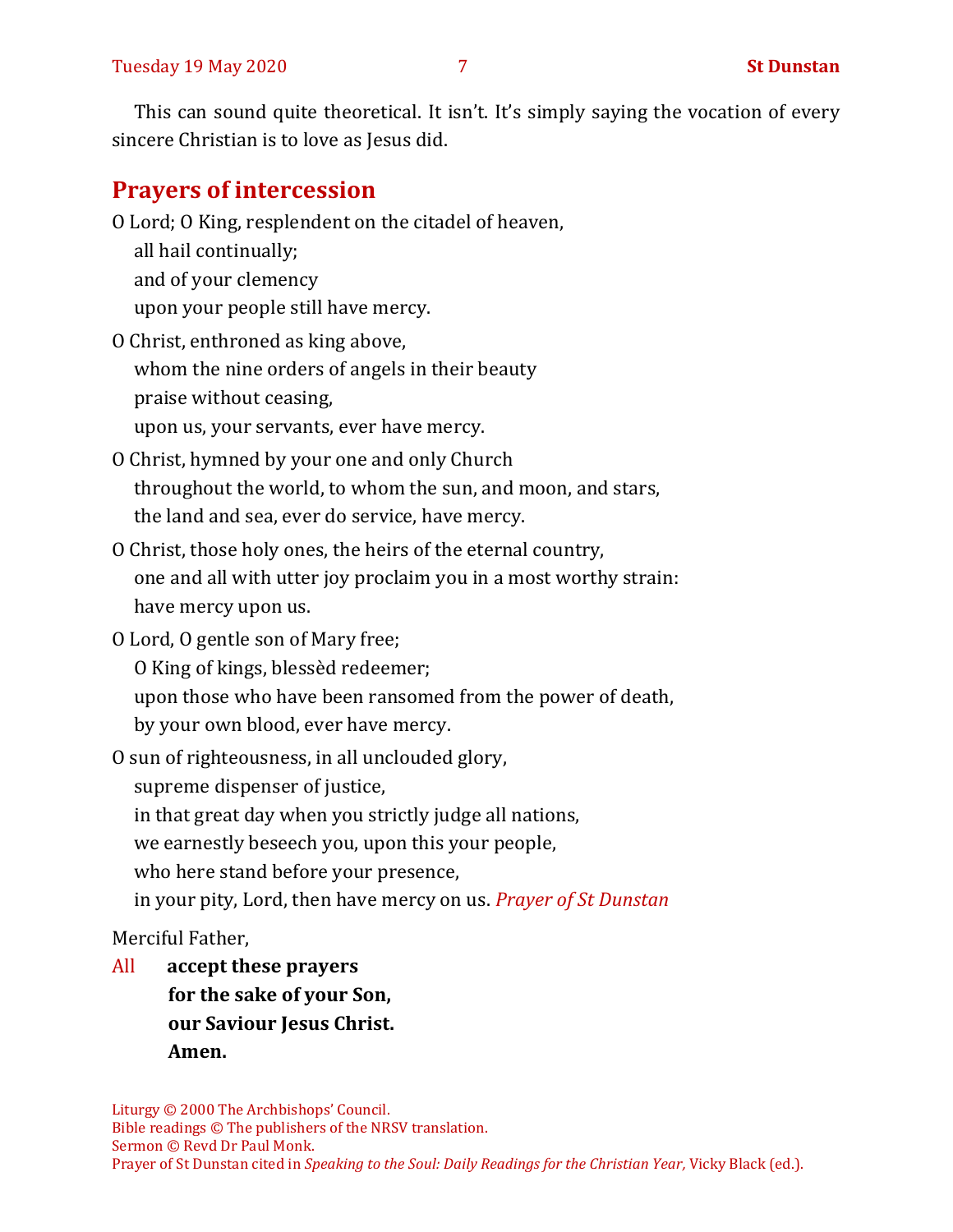## **The peace**

May the God of peace sanctify you: may he so strengthen your hearts in holiness that you may be blameless before him at the coming of our Lord Jesus with his saints.

The peace of the Lord be always with you:

#### All **And also with you.**

The liturgy of the Communion Service appears below

## The Dismissal

May Christ who makes saints of sinners, who has transformed those we remember today, raise and strengthen you that you may transform the world; and the blessing of God the Almighty: Father, Son, and Holy Spirit, be with you now and remain with you always.

#### All **Amen**

Go in peace to love and serve the Lord.

#### All **In the name of Christ. Amen.**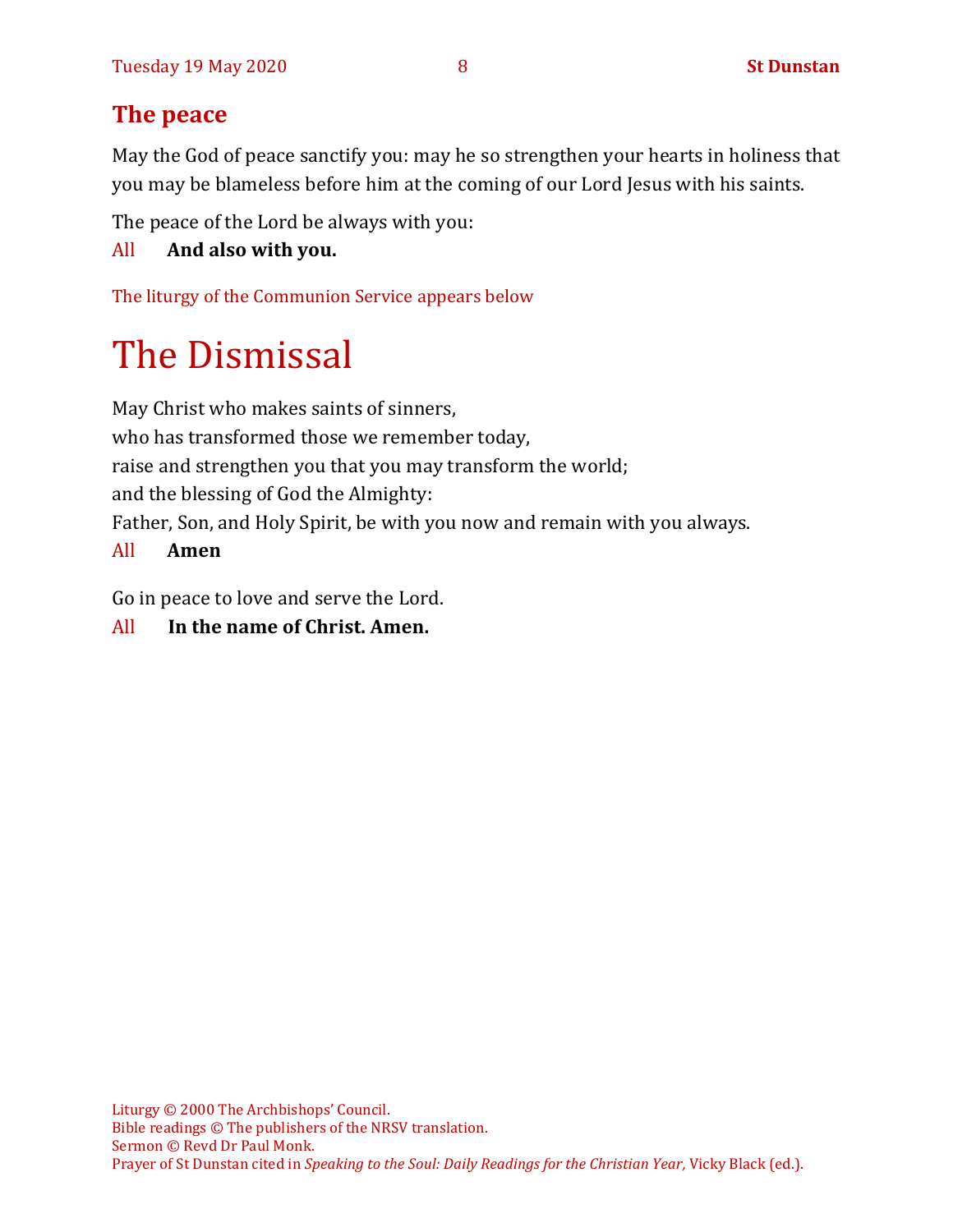## The Liturgy of the Sacrament

## Eucharistic Prayer (prayer E)

The Lord be with you

#### All **and also with you.**

Lift up your hearts.

#### All **We lift them to the Lord.**

Let us give thanks to the Lord our God.

#### All **It is right to give thanks and praise.**

It is indeed right, our duty and our joy that we should always sing of your glory, holy Father, almighty and eternal God, through Jesus Christ your Son our Lord. For you are the hope of the nations, the builder of the city that is to come. Your love made visible in Jesus Christ brings home the lost, restores the sinner and gives dignity to the despised. In his face your light shines out, flooding lives with goodness and truth, gathering into one in your kingdom a divided and broken humanity. Therefore with all who can give voice in your creation we glorify your name, for ever praising you and saying,

All **Holy, holy, holy Lord, God of power and might, heaven and earth are full of your glory. Hosanna in the highest. Blessed is he who comes in the name of the Lord. Hosanna in the highest.**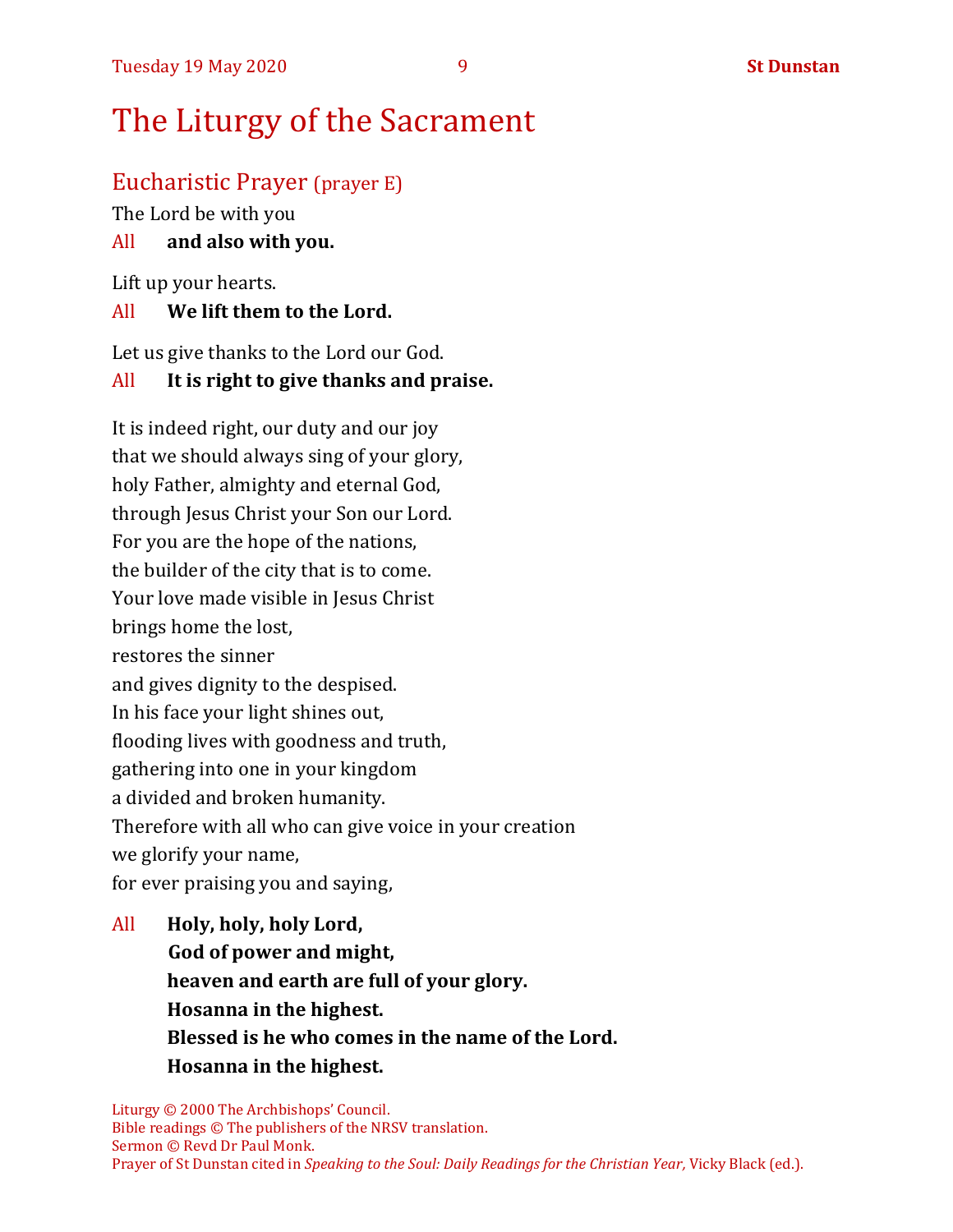We praise and bless you, loving Father, through Jesus Christ, our Lord; and as we obey his command, send your Holy Spirit, that broken bread and wine outpoured may be for us the body and blood of your dear Son.

On the night before he died he had supper with his friends and, taking bread, he praised you. He broke the bread, gave it to them and said: Take, eat; this is my body which is given for you; do this in remembrance of me.

When supper was ended he took the cup of wine. Again he praised you, gave it to them and said: Drink this, all of you; this is my blood of the new covenant, which is shed for you and for many for the forgiveness of sins. Do this, as often as you drink it, in remembrance of me.

So, Father, we remember all that Jesus did, in him we plead with confidence his sacrifice made once for all upon the cross. Bringing before you the bread of life and cup of salvation, we proclaim his death and resurrection until he comes in glory.

Great is the mystery of faith:

All **Christ has died. Christ is risen. Christ will come again.**

Lord of all life, help us to work together for that day when your kingdom comes and justice and mercy will be seen in all the earth.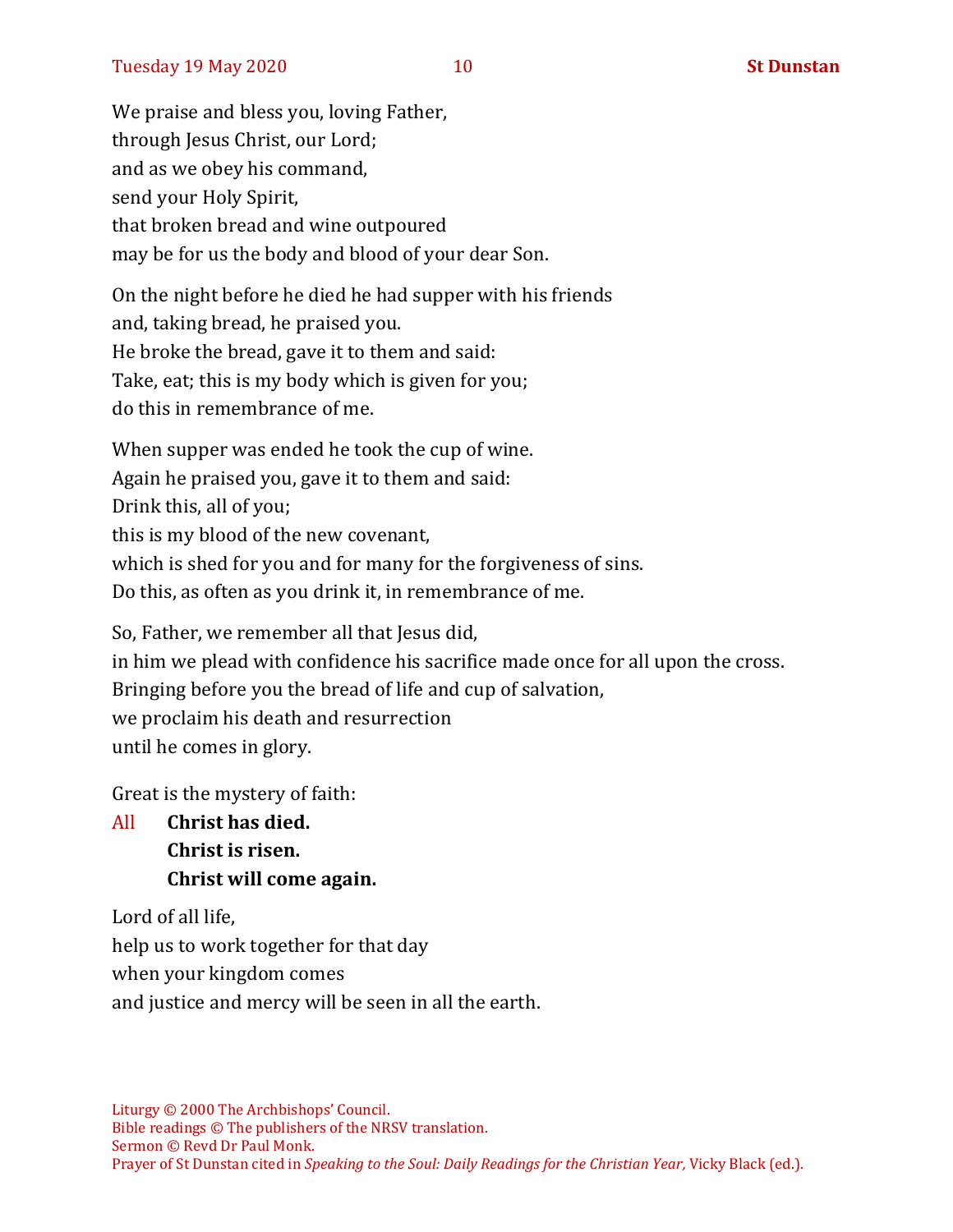Look with favour on your people, gather us in your loving arms and bring us with St Dunstan and all the saints to feast at your table in heaven.

Through Christ, and with Christ, and in Christ, in the unity of the Holy Spirit, all honour and glory are yours, O loving Father, for ever and ever.

All **Amen.**

## The Lord's Prayer

As our Saviour taught us, so we pray

All **Our Father in heaven, hallowed be your name, your kingdom come, your will be done, on earth as in heaven. Give us today our daily bread. Forgive us our sins as we forgive those who sin against us. Lead us not into temptation but deliver us from evil. For the kingdom, the power, and the glory are yours now and for ever. Amen.**

## Breaking of the Bread

We break this bread to share in the body of Christ.

All **Though we are many, we are one body, because we all share in one bread.**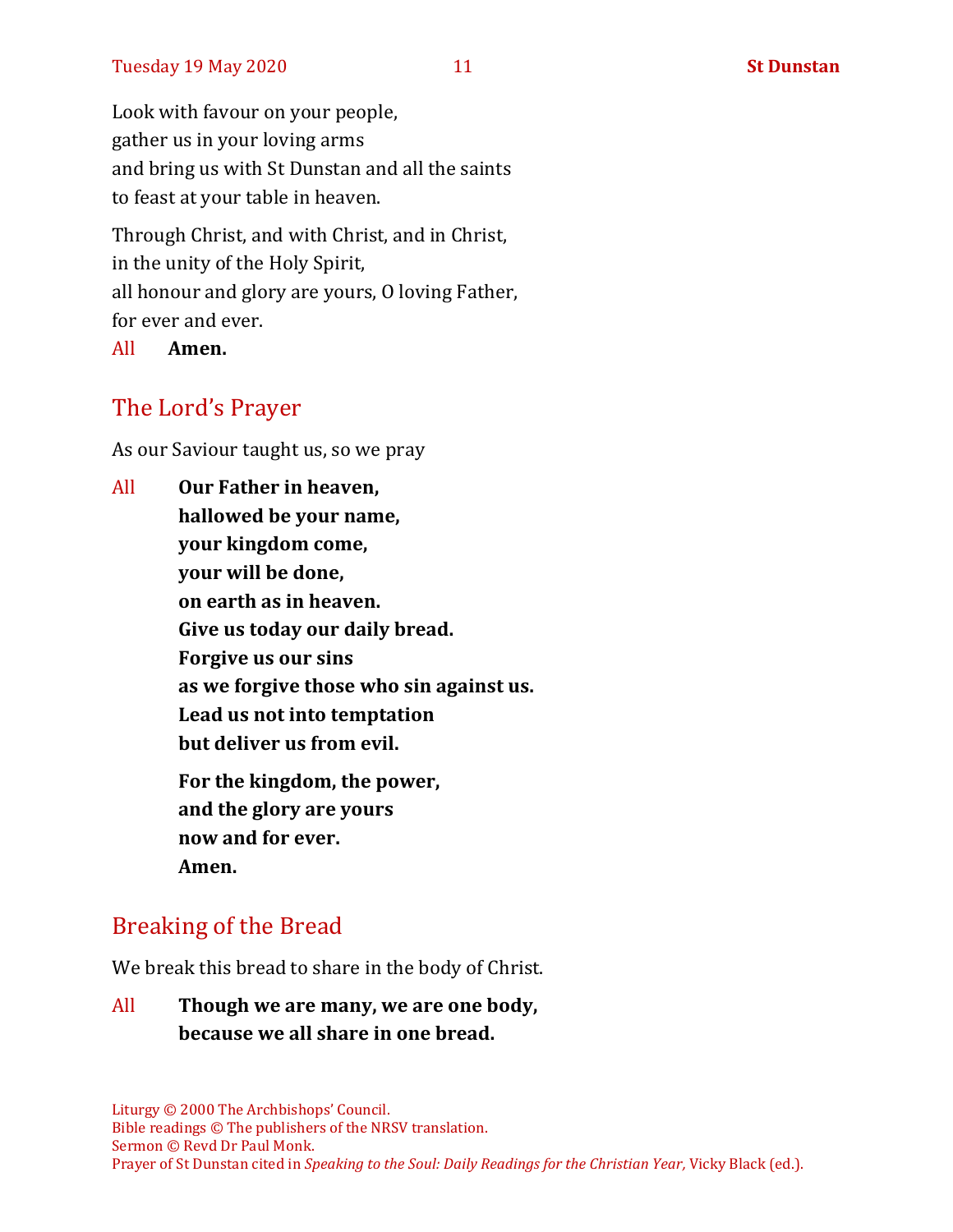All **Lamb of God,**

**you take away the sin of the world, have mercy on us. Lamb of God, you take away the sin of the world, have mercy on us.**

**Lamb of God, you take away the sin of the world, grant us peace.**

Draw near with faith.

Receive the body of our Lord Jesus Christ which he gave for you, and his blood which he shed for you. Eat and drink in remembrance that he died for you, and feed on him in your hearts by faith with thanksgiving.

#### All **We do not presume**

**to come to this your table, merciful Lord, trusting in our own righteousness, but in your manifold and great mercies. We are not worthy so much as to gather up the crumbs under your table. But you are the same Lord whose nature is always to have mercy. Grant us therefore, gracious Lord, so to eat the flesh of your dear Son Jesus Christ and to drink his blood, that our sinful bodies may be made clean by his body and our souls washed through his most precious blood, and that we may evermore dwell in him, and he in us. Amen.**